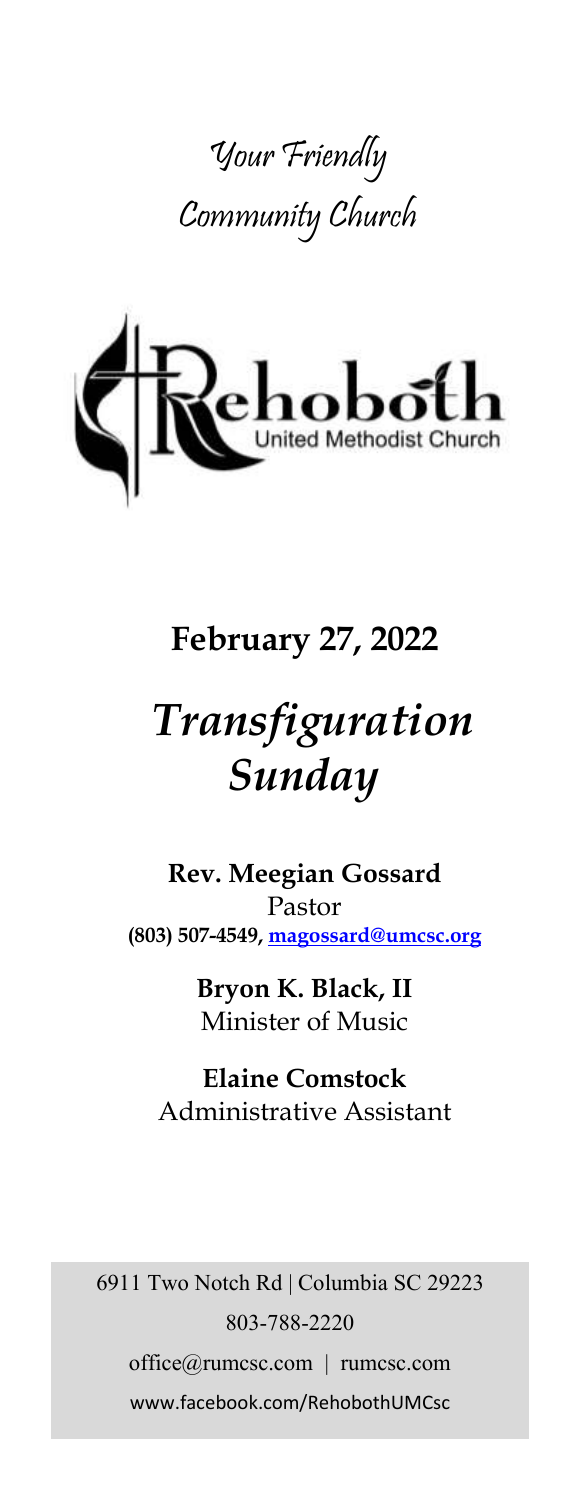#### **ORDER OF WORSHIP**

**PRELUDE** "Come, Thou Fount of Every Blessing"

#### **WELCOME**

**& ANNOUNCEMENTS** Felecia Boyce

#### **\*CALL TO WORSHIP**

Leader: We come together today in awe and wonder before the God we worship.

**People: We also come burdened down with the worries of the world and the struggles of our individual lives.**

Leader: But in the midst of the worries and the struggles is God, our radiant source of love and hope.

**People: We worship together today in awe and wonder to worship the God who transforms our lives.**

**\*HYMN UMH #400**

"Come, Thou Fount of Every Blessing"

#### **\*PRAYER OF THE DAY**

**Radiant Lord, you shine with purity, power, and truth. Your mercy reflects your compassion, your care, and your love. Transform us into your image as we seek to follow you. Use us to make your presence known throughout the world. In your strong name we pray. Amen.**

**CHILDREN'S MOMENT** Dave Petty

#### **PASTORAL PRAYER**

#### **THE LORD'S PRAYER:**

**Our Father, Who art in Heaven, hallowed be Thy name, Thy kingdom come, Thy will be done, on Earth as it is in Heaven. Give us this day our daily bread and forgive us our trespasses as we forgive those who trespass against us. And lead us not into temptation but deliver us from evil, for Thine is the kingdom, and the power and the glory forever. Amen.** 

#### **OFFERING**

| <b>OFFERTORY ANTHEM</b> | <b>Bryon Black</b> |
|-------------------------|--------------------|
| "Jesus You Alone"       |                    |
| *DOXOLOGY               | <b>UMH #95</b>     |
| <i>*GOSPEL LESSON</i>   | NT #65             |
| Luke 9:28-37            |                    |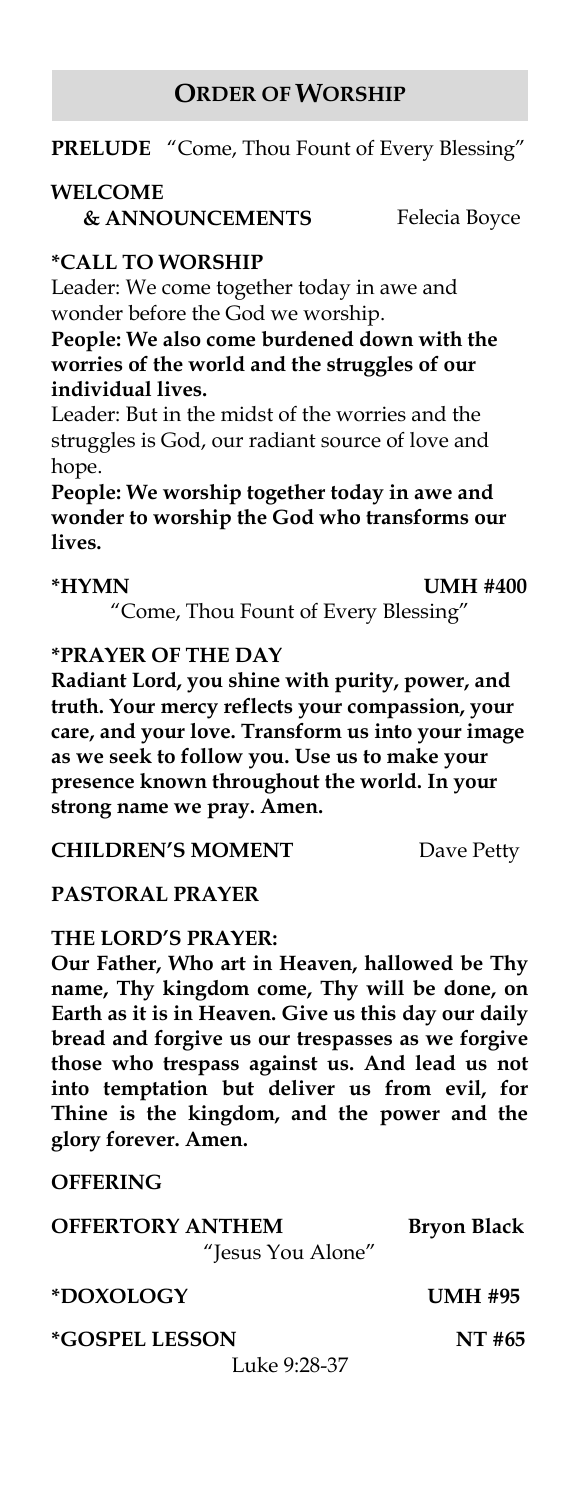**SERMON** "Can't We Just Stay Here?"

### **\*HYMN OF INVITATION UMH #349** "Turn Your Eyes upon Jesus"

#### **INVITATION TO CHRISTIAN DISCIPLESHIP**

The altar is open for prayer. If you would like the pastor to pray with you, please so indicate. The doors of our church are open if anyone wants to join by profession of faith or by transfer.

#### **\*BENEDICTION**

#### **AMEN RESPONSE UMH #898**

**POSTLUDE** "Jesus You Alone"

*\*Please stand as you are able.*

#### **WELCOME GUESTS**

We welcome you to our worship service this morning. If you are visiting, please complete a visitor's card located in your pew and place it in the offering plate.

Today is the last day for donations to the Epworth Children's Home mission project. Donations may be placed in the offering plate or given to Tiffany Phillip.

Reminder…Don't forget the UMM "Men N Ministry" event being held this evening. Dinner will served at 5 pm and the program is from 6-8 pm.

The Trustee meeting has been postponed. We'll let you know the date and time as soon as it is re-scheduled.

Please join us on Wednesday evening, March 2, at 6:30 pm for our Ash Wednesday service. Pastor Meegian and assistants will also offer "Ashes on the Go" in the church parking lot from 7 am – 2 pm.

Pastor Meegian will be leading us in a Lenten study beginning on Wednesday, March 9, at 10 am in the Crossroads SS room. The study will be on the prodigal son, and the books cost \$5.00 each. The study will be for the entire church; however, if you are unable to attend the class, we hope that you will consider purchasing a book and do the study at home.

Rev. Fran Elrod has been appointed as the new Columbia District Superintendent beginning July 1.

> "The Week That Changed the World" Easter Drive-Thru Drama April 8 & 9 from 7–8:30 pm. **We need your help!**